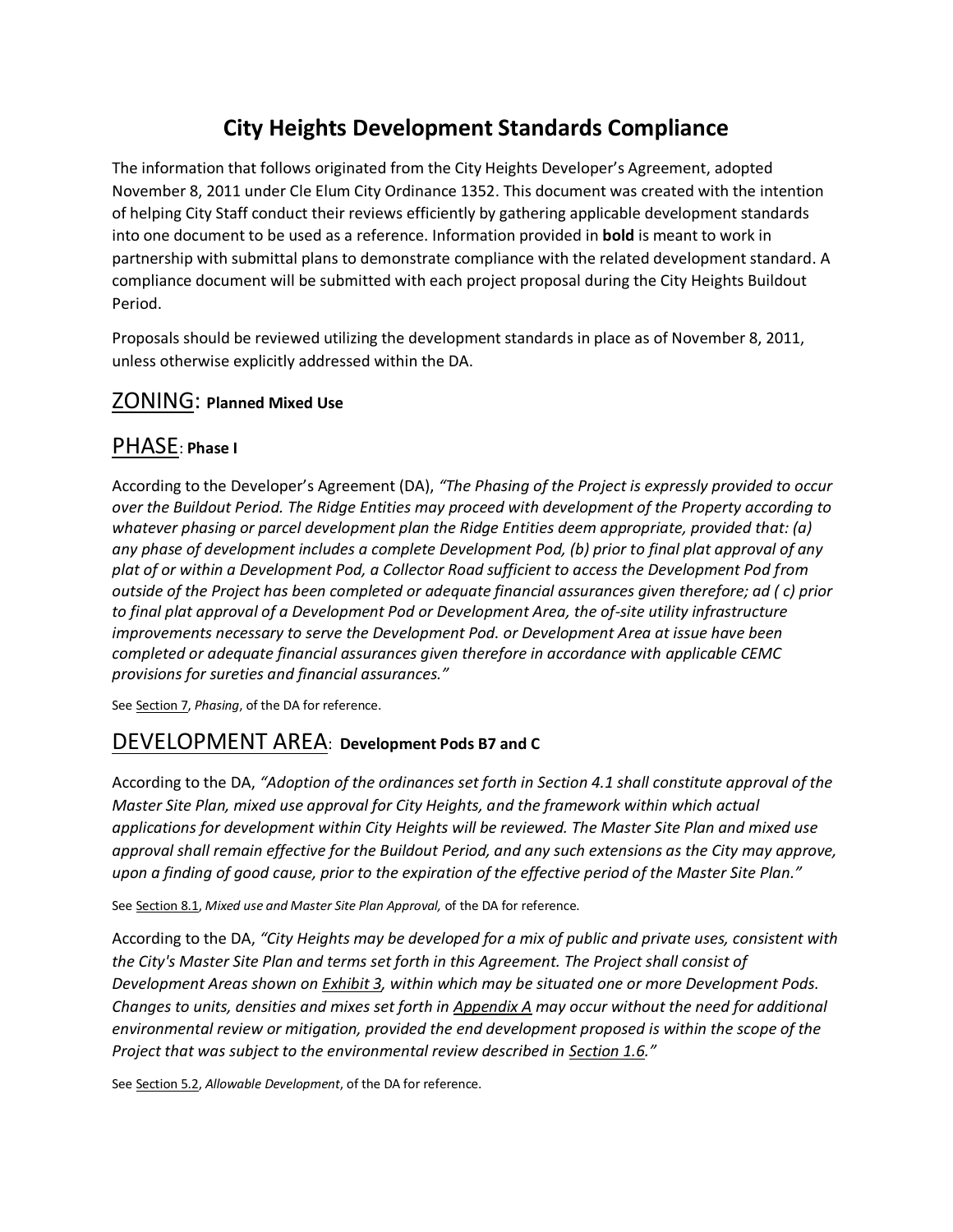See the approved *Master Site Plan*, Exhibit 3 of the DA for reference.

## DEVELOPMENT STANDARDS: See below for information regarding the development standards applicable to **Phase I – Development Pods B7 and C**.

According to the DA, *"The Project shall vest under the laws and regulations in effect on the Vesting Date. Except as expressly stated herein, the Project shall not be subject to any mitigation, impact fee (whether adopted pursuant to RCW 82.02.050-090 or otherwise), development standard, connection fee or condition that has not been adopted, implemented, and in effect by the Vesting Date [November 8, 2011* – Cle Elum City Ordinance 1352]*. To the extent this Agreement does not establish Development Standards covering a certain subject, element or condition, then City Heights shall be governed by the city codes and standards in effect on the Vesting Date…"*

See Section 8.2, *Vesting of Development Standards and Mitigation*, of the DA for reference.

### DENSITY AND PERMITTED USE:

According to the DA*, "Changes to units, densities and mixes set forth in Appendix A may occur without the need for additional environmental review or mitigation, provided the end development proposed is within the scope of the Project that was subject to the environmental review described in Section 1.6* [Environmental Review]."

| Development<br>Area | Allowed<br>Density              | Proposed<br>Density | Remaining<br>Density | <b>Allowed Product</b><br><b>Type</b>                                   | Proposed<br>Product Type                            |
|---------------------|---------------------------------|---------------------|----------------------|-------------------------------------------------------------------------|-----------------------------------------------------|
| <b>B7</b>           | <b>B1-B7</b><br><b>215 ERUs</b> | 28                  | 187                  | Detached &<br><b>Attached</b><br><b>Residential &amp;</b><br>Commercial | <b>Detached</b><br><b>Residential</b>               |
| C                   | 50 ERUS                         | 40                  | 10                   | Detached &<br><b>Attached</b><br><b>Residential</b>                     | Detached &<br><b>Attached</b><br><b>Residential</b> |

See Appendix A, Allowable Development and Densities, Section A, Land Uses, Units, Densities, and Mix for reference.

## SUBDIVISION DESIGN:

According to the DA, *"In furtherance of the objectives of PMU zoning, except as otherwise provided herein, City Heights shall not be subject to the standards for lot size, block size, the shape and orientation of lots, and subdivision design set forth in CEMC 16.12A.060(A) (1), (5), (8), and (12). In lieu thereof, the following standards shall apply to City Heights."*

**Lot Access and Configuration**: *"Lots may be accessed from Collector Roads and Internal Roads. Front property lines may abut Internal Roads, and rear property lines may abut either or both Collector Roads or/and Internal Roads."*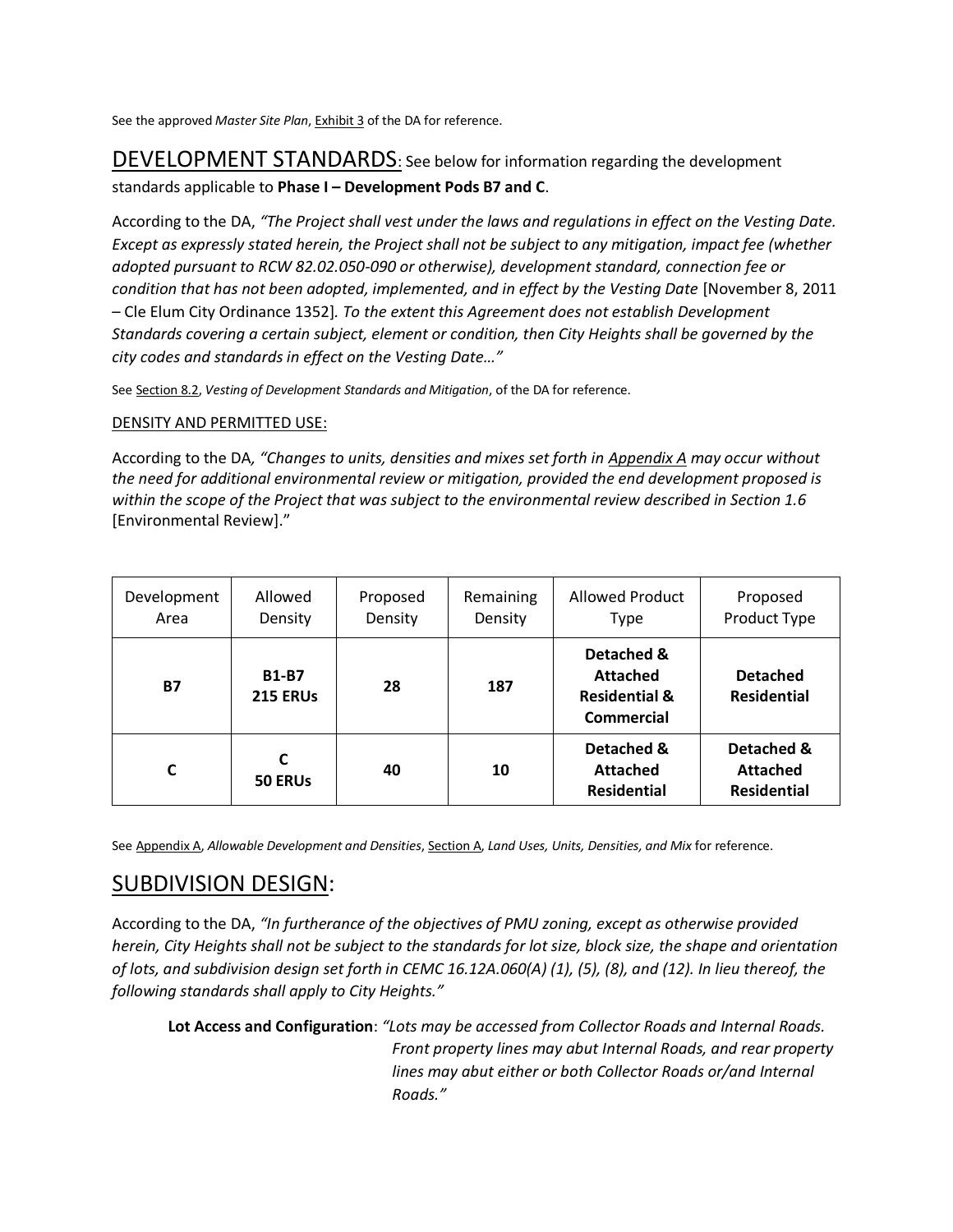**All proposed lots are accessed by either a Collector or an Internal Road, other than those lots accessing from alleys, as allowed under Appendix B,** *Development Standards***, under subtitle** *Subdivisions (Title 16)***, #5,** *Streets***, of the DA. All proposed lots have front or rear property lines that abut either Collector or Internal Roads, other than those lots accessing from alleys. See site plan for details regarding lot access and configuration.**

*"All lots shall abut an improved public road that is dedicated ( or will be dedicated to the City in accordance with Appendix I) for at least fifteen (15) feet or be served by an easement for ingress and egress not less than twenty (20) feet in width that abuts a dedicated public road (or one that will be dedicated in accordance with Appendix I)."*

**All lots abut roadways or alleys for no less than 15 feet or are served by an easement for ingress and egress no less than 20 feet in width.**

**Trees**: *"Trees with a diameter in excess of thirty (30) inches, measured four feet above grade, in any open space or planned public area, shall not be removed prior to creation of a vegetation management and revegetation and plating plan completed by a certified arborist."*

**Phase I – Development Pods B7 and C is not currently proposing to remove trees in open spaces or planned public areas at this time. During final design of the open space and planned public areas it is possible that select trees will be removed to create view corridors or otherwise enhance public amenities. In the event trees are to be removed a vegetation management and revegetation and planting plan will be created.** 

**Impervious Area**: *"Individual lot impervious area may vary, provided the total artificial and native impervious surface within any given Development Pod does not exceed eighty five percent (85%)."*

> **The limits of the current phase total 29.19 acres. Approximately 13.25 acres is anticipated to remain undeveloped for this phase. Of the remaining 15.94 acres that is targeted for development, approximately 54% of the site will be covered with impervious surfaces.**

**Allowed Development**: *"Lots within any given Development Pod may be clustered, rely on zero lot lines, and contain any mix of townhomes, cottages, condominiums, multifamily units and single family detached units, consistent with the Allowable Development."*

> **Phase I – Development Pods B7 and C proposes a mix of housing types, including duplexes, alley-loaded units, and traditional single-family homes.**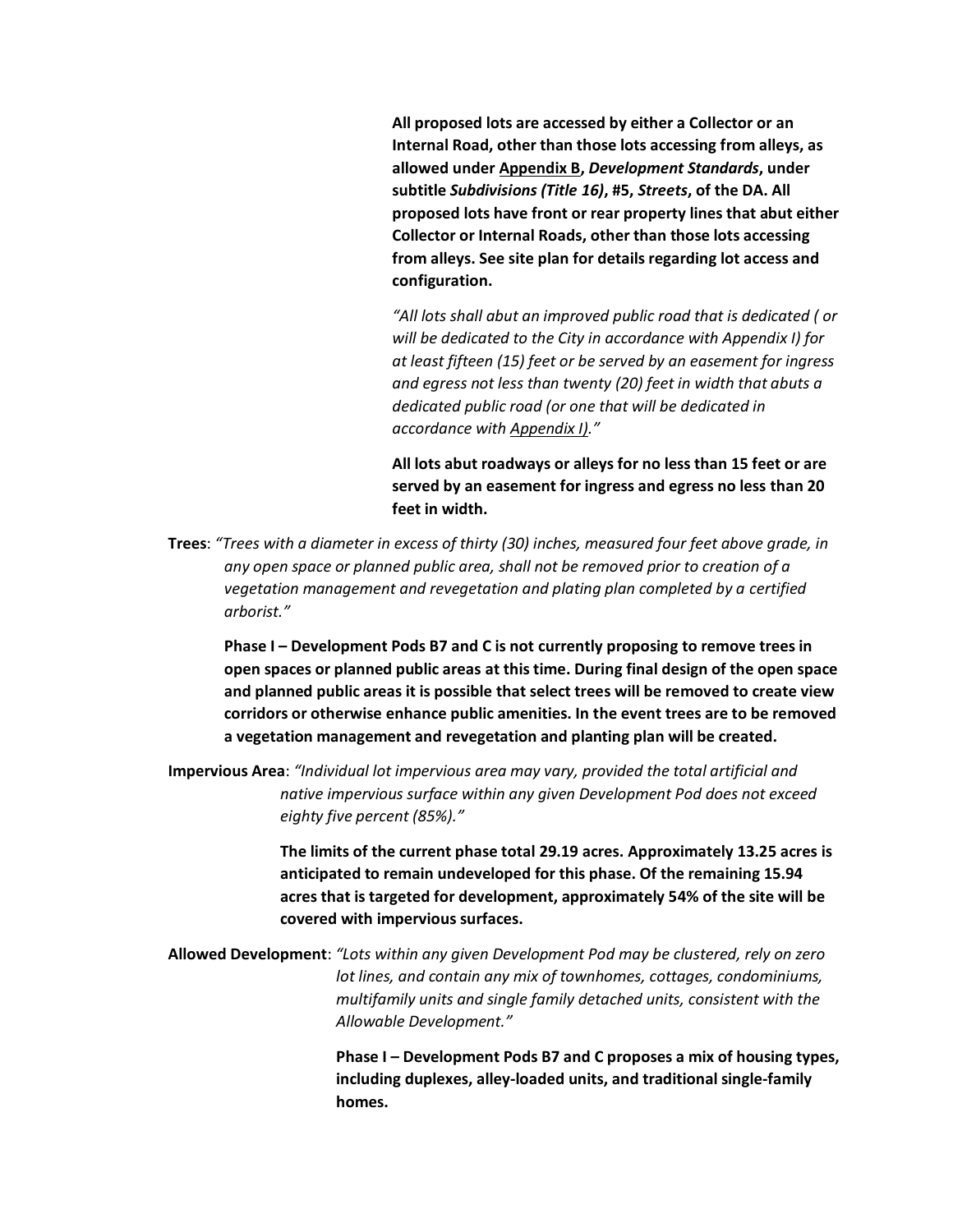**Structure Setbacks:** *"Structures on lots shall be set back at least five feet from all property lines unless the plat is clustered or involves zero lot lines."*

> **Structures on lots will be set back at least 5 feet from all property lines unless utilizing clustering or zero lot lines. Structures are not formally proposed at this time, as this is a land use application. Compliance will be made clear on building permit plans.**

**Ingress/Egress:** *"Ingress and egress for each Development Area and Development Pod shall be consistent with the Master Site Plan."*

> **Ingress and egress for each Development Area and Development Pod is consistent with the approved Master Site Plan. See site plan for reference.**

See Appendix B, *Development Standards*, under subtitle *Subdivisions (Title 16)*, #3, *Design*, of the DA for reference.

**Road Design:** *"Due to topographical limitations and the objectives of the PMU Zoning, compliance with the provisions of CEMC 16.12A.060(C) shall not be required in City Heights, provided that: all streets within City Heights shall comply with the design standards set forth in Appendix I."*

> *"Alleys for accessing lots or improvements within Development Areas shall be permitted, but not required. While connectively within Development Areas is encouraged, cul-de-sacs and dead ends shall be allowed to the extent that such alterative design is practical in light of terrain, access, development costs, and site constraints. Road grades within City Heights may be up to twelve percent (12%) for segments less than one thousand (1000) feet, where the Ridge Entities provide certification from a professional engineer that such grade is reasonably necessary given terrain or other site constraints. Due to terrain and other physical limitations of the Property, intersections of Collector Roads and Internal Roads may be constructed at angles less than ninety degrees, provided such angle will not result in a traffic hazard. Standards for roads within City Heights shall be as set forth in Appendix I, and curbs, sidewalks and gutters shall not be required within City Heights."*

**Phase I – Development Pods B7 and C proposes the use of alley access, some utilizing the above provision for dead ends where most practical. None of the proposed roads exceed 12% for segments of more than 1,000 feet. Intersection angles will not create any traffic hazards.**

See Appendix B, *Development Standards*, under subtitle *Subdivisions (Title 16)*, #5 *Streets*, of the DA for reference.

## ZONING:

According to the DA, *"Development within City Heights shall not be subject to the site and design review requirements of CEMC 17.76, but rather reviewed pursuant to the provisions of CEMC Title 16 (as modified herein) and CEMC 17.45 .110 ( subsequent approvals and permits in the PMU zone)."*

See Appendix B, *Development Standards*, under subtitle *Zoning (Title 17),* of the DA for reference.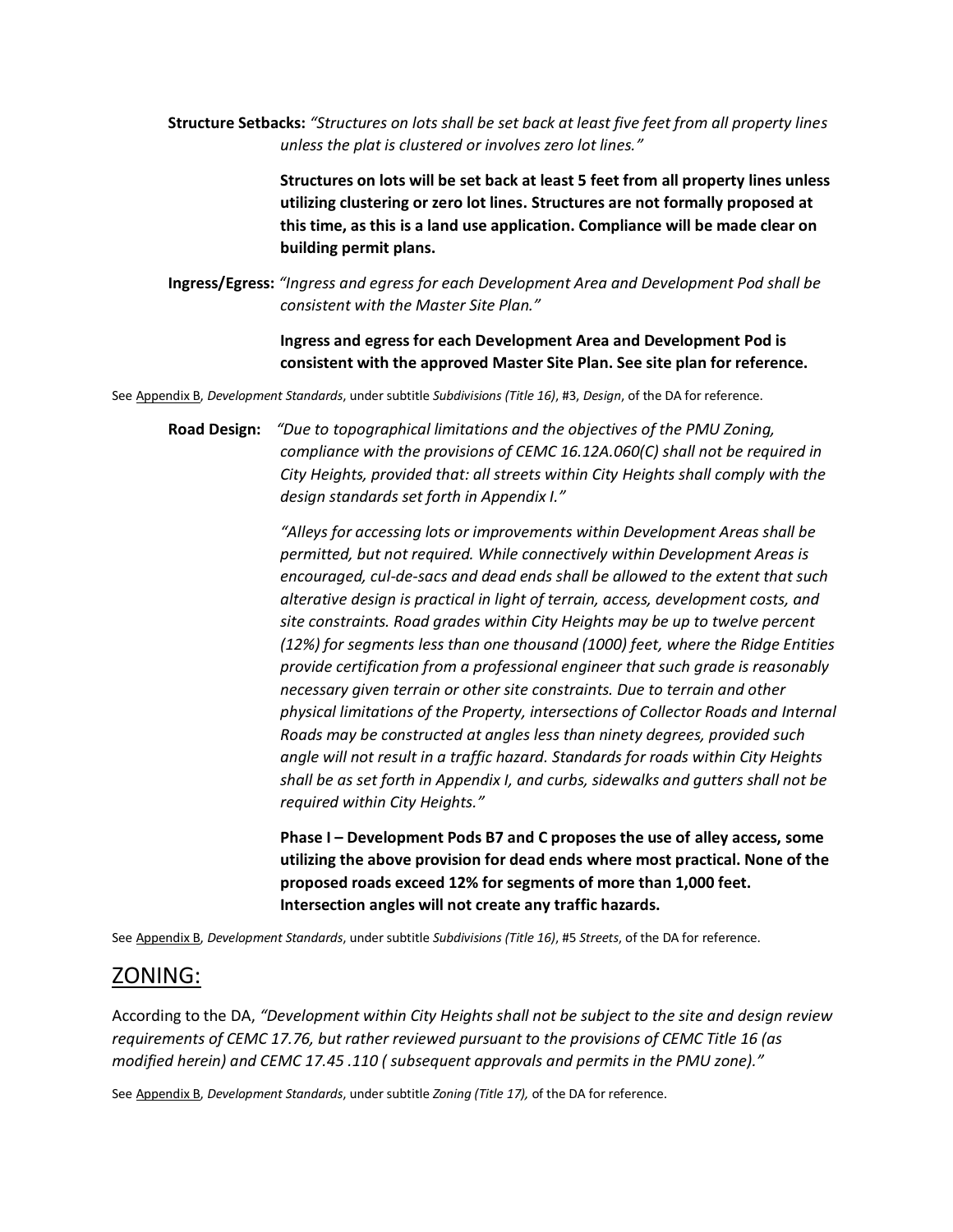See Appendix B, *Development Standards*, under subtitle *Zoning (Title 17)* #10 of the DA for reference.

**Open Space:** *"At least thirty five percent (35%) of the Property (approximately one hundred twenty-five (125) acres, inclusive of areas within power line easements) shall be dedicated to open space, natural areas, parks, recreation areas, village greens, commons, or public assembly areas."*

**Phase I – Development Pods B7 and C has dedicated approximately 16.3 acres**

**of open space, critical areas and amenity areas to be counted towards the approximately 125 acres required within the City Heights development, including Red Rock Open Space (Park #3). However, Park #2 will be constructed and completed by the time that seventy-five percent (75%) of the ERUs designated for Development Area B in Appendix A have certificates of occupancy.**

See Appendix B, *Development Standards*, under subtitle *Zoning (Title 17)* #3 of the DA for reference.

See Appendix N, *Parks and Recreation*, of the DA for reference.

**Parking:** *"Parking for residential single family development with lots less than five thousand (5,000) square feet in size including clusters, zero lot line and cottage style homes, shall be allowed to meet the parking requirements both by on-street and of-street parking including Designated Group Parking Areas."*

**All residential lots will provide parking for two vehicles. Internal Roads have also been designed to allow for on-street parking along one side of the roadway in select areas located outside of driveways and sight distance triangles.** 

| Proposed Use                                    | # of proposed<br>units or<br>proposed SF | Multiplier          | Required<br>Parking | Proposed<br>Parking |
|-------------------------------------------------|------------------------------------------|---------------------|---------------------|---------------------|
| <b>Residential Single</b><br><b>Family</b>      | 60 units                                 | 2 spaces per unit   | 120 spaces          | 120 spaces          |
| <b>Residential</b><br>Attached - Two<br>bedroom | 8 units                                  | 1.5 spaces per unit | 12 spaces           | 16 spaces           |

See Appendix B, *Development Standards*, under subtitle *Zoning (Title 17)* #6 of the DA for reference.

*"Asphalt shall be permitted as a paving material for parking facilities. For all singlefamily detached dwellings, the parking spaces shall be located on the same lot being served unless the plat design includes cottage homes, zero lot line homes, clusters, or similarly designed plats. In these cases, parking may be provided in Designated Group Parking Areas. Bumper stops ad concrete curbs shall not be required for residential parking areas/driveways."*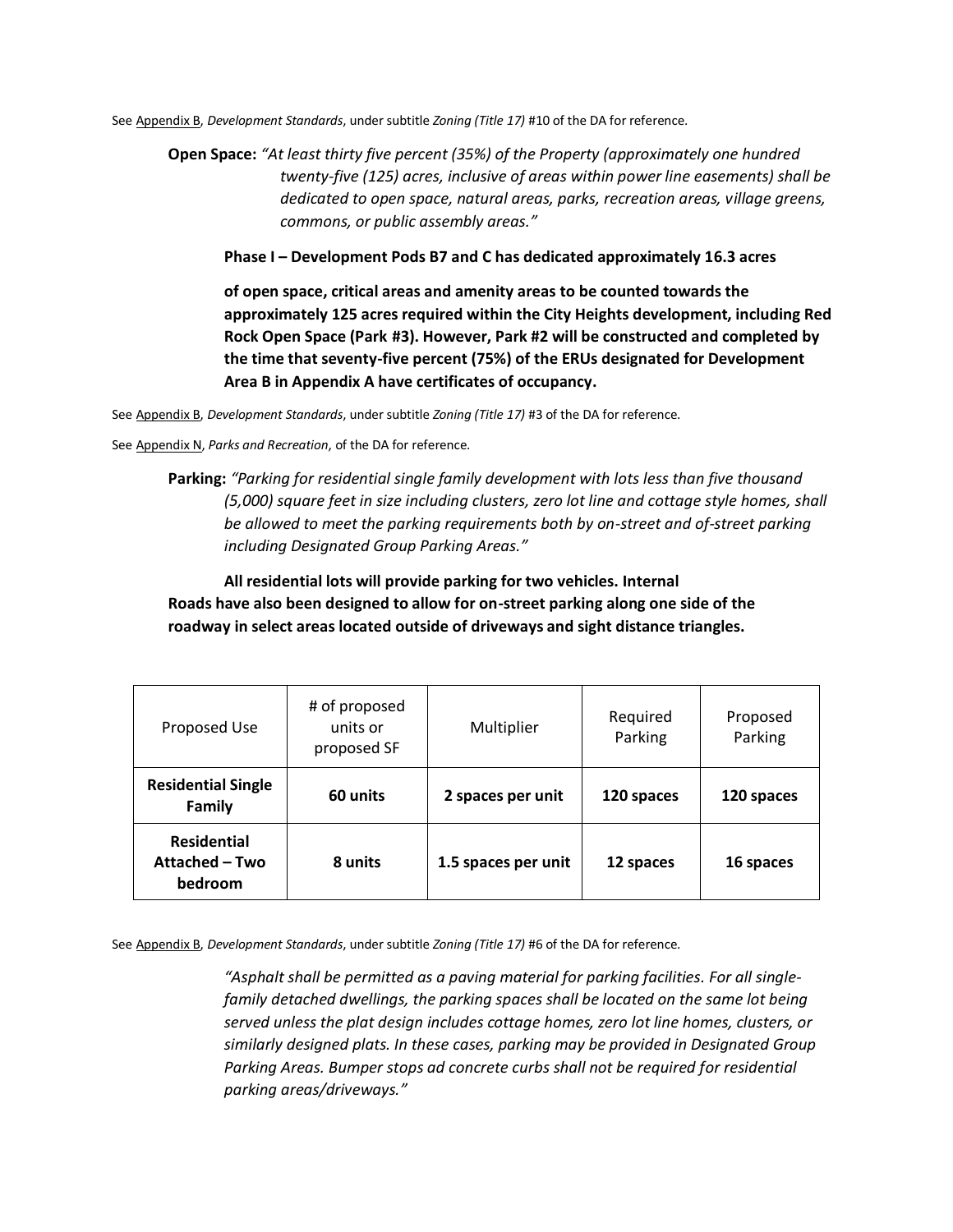### **All required parking spaces are located on the same lot being served.**

See Appendix B, *Development Standards*, under subtitle *Zoning (Title 17)* #8 of the DA for reference.

**Landscape Requirements:** "Landscaping for City Heights shall be consistent with the standards set forth in CEMC 17.64, with the following modifications ad clarifications…"

See Appendix B, *Development Standards*, under subtitle *Zoning (Title 17)* #9 of the DA for reference.

**Significant Trees:** *"The definition of 'significant trees' set forth in CEMC 17.64.040 pertains only to trees within wetlands, fish and wildlife conservation areas, frequently flooded areas, and geologically hazards areas. Such trees may be removed from these areas where such removal is mitigated through relocation or revegetation pursuant to a critical area mitigation plan consistent with applicable law."*

> **Tree removal from critical areas will be minimized. If trees are removed, proper mitigation will be provided.**

See Appendix B, *Development Standards*, under subtitle *Zoning (Title 17)* #9.1 of the DA for reference.

**Shrub Size:** *"Medium and tall shrubs required under CEMC 17.64 shall be at least eighteen inches in height at time of planting."*

**A landscape plan, complying with all landscape requirements outlined in the DA, will be prepared for city staff review during final subdivision design.**

See Appendix B, *Development Standards*, under subtitle *Zoning (Title 17)* #9.3 of the DA for reference.

**Tree Sizing**: *"Single-stemmed trees required pursuant to CEMC 17.64 shall, at the time of planting, be a height of at least ten (10) feet when deciduous trees. Conifers ad evergreens shall be at least six feet in height. Groundcover required under CEMC 17.64 shall not be subject to planting height requirements, provided such groundcover is planted and spaced to result in the required coverage within three years."*

**A landscape plan, complying with all landscape requirements outlined in the DA, will be prepared for city staff review during final subdivision design.**

See Appendix B, *Development Standards*, under subtitle *Zoning (Title 17)* #9.4 of the DA for reference.

## CRITICAL AREAS:

According to the DA, *"The critical area designations and delineations set forth in the EIS shall be deemed the final determination of the identification, designation, ad extent of critical areas and boundaries for purposes of applying and implementing the provisions of the City's critical area ordinance(s) set forth in Title 18 of CEMC."*

See Appendix B, *Development Standards*, under subtitle *Critical Areas (Title 18)* #1 of the DA for reference.

**Wetland Buffers:** *"If wetland buffer areas are disturbed, buffer averaging will be allowed. Wetlands within City Heights, as designated in the EIS, shall be subject to the following buffers and mitigation ratios…"*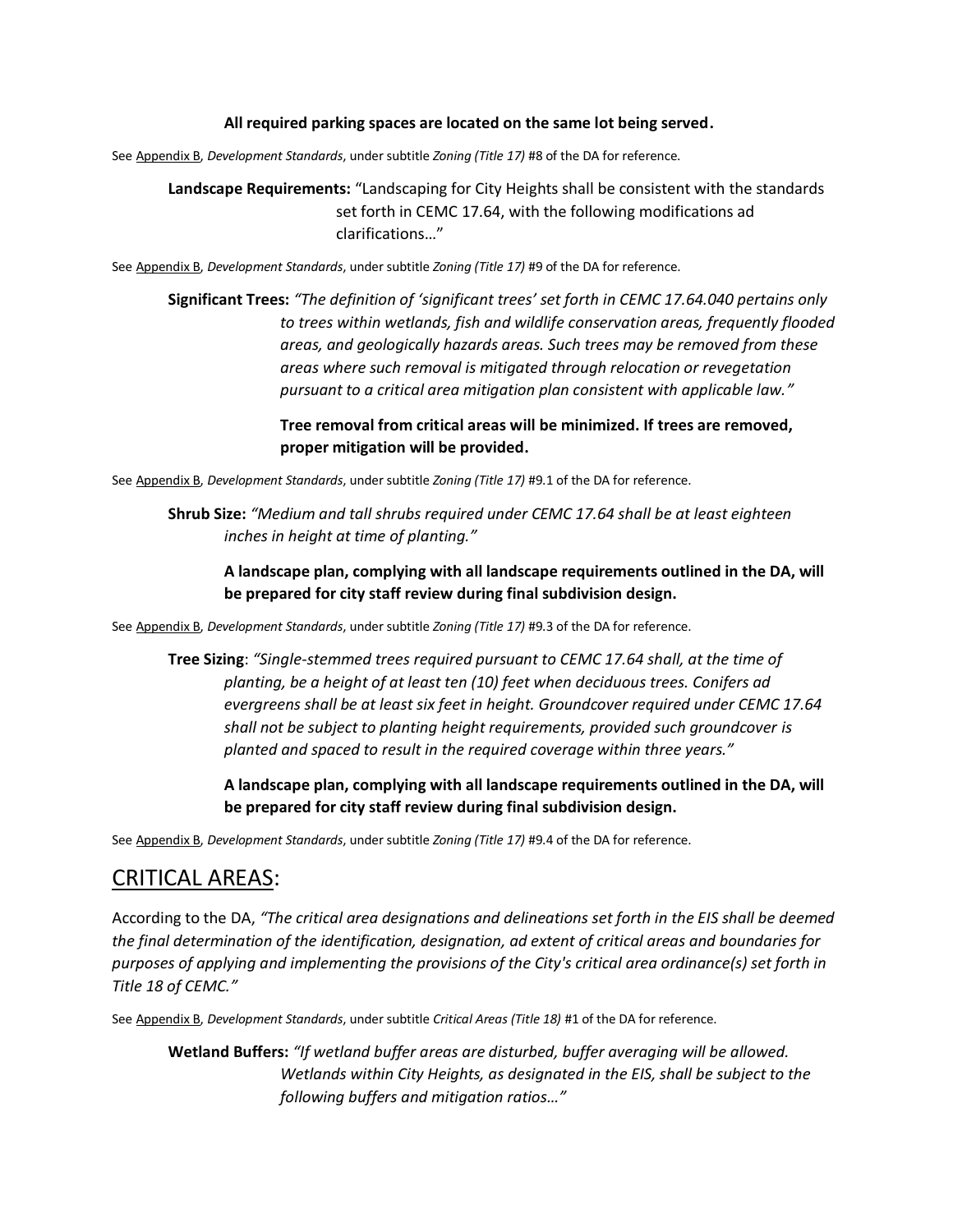| <b>Classification</b> | <b>Required Buffer</b> |  |  |
|-----------------------|------------------------|--|--|
| Type I                | 100 feet               |  |  |
| Type II               | 100 feet               |  |  |
| Type III              | 50 feet                |  |  |
| Type IV               | 25 feet                |  |  |

| Wetland          | <b>Classification</b> | <b>Required Buffer</b> | Buffer Averaging (Y/N) |
|------------------|-----------------------|------------------------|------------------------|
| <b>Stream C</b>  | <b>Type IV</b>        | 25'                    |                        |
| <b>Wetland C</b> | Type II               | 100'                   |                        |

See Appendix B, *Development Standards*, under subtitle *Critical Areas (Title 18)* #2 of the DA for reference.

**Trails**: *"Recreational trails may be installed across wetlands, streams and buffers, provided applicable permits are obtained for such trail construction."*

**Recreational trails are proposed in this phase across a stream via elevated bridge and through wetland and stream buffers. Mitigation for trail impacts is provided by buffer averaging as outlined in the report by Sewall Consulting. Applicable permits will be obtained for trail construction. See plan set for conceptual location of proposed trails in relation to wetlands, streams, and buffers**

See Appendix B, *Development Standards*, under subtitle *Critical Areas (Title 18)* #3 of the DA for reference.

## EARTH, SOILS, AND CRITICAL AREAS:

See Appendix G, *Earth*, Soils*, and Critical Areas* of the DA for reference.

*1. No development, earthmoving activity, or deposit of spoils or drainage shall occur*

*on the Red Rock Pak delineated on the Master Site Plan, except as specifically authorized by the* 

*City for purposes of improving slope stability or enhancing the recreational aspects of the Red Rock Park.* 

**No development activity will take place within the Red Rock Park (Park #3), with the exception of enhancing recreational aspects such as a trail system and related amenities to be** 

#### **reviewed and approved by the City.**

*2. No development shall be performed in proposed Development Area A until the Ridge Entities have performed geotechnical investigations that identify engineering and construction practices that are necessary and sufficient to support the nature of structures or development being proposed by the Ridge Entities for Development Area A, and comply with such practices.*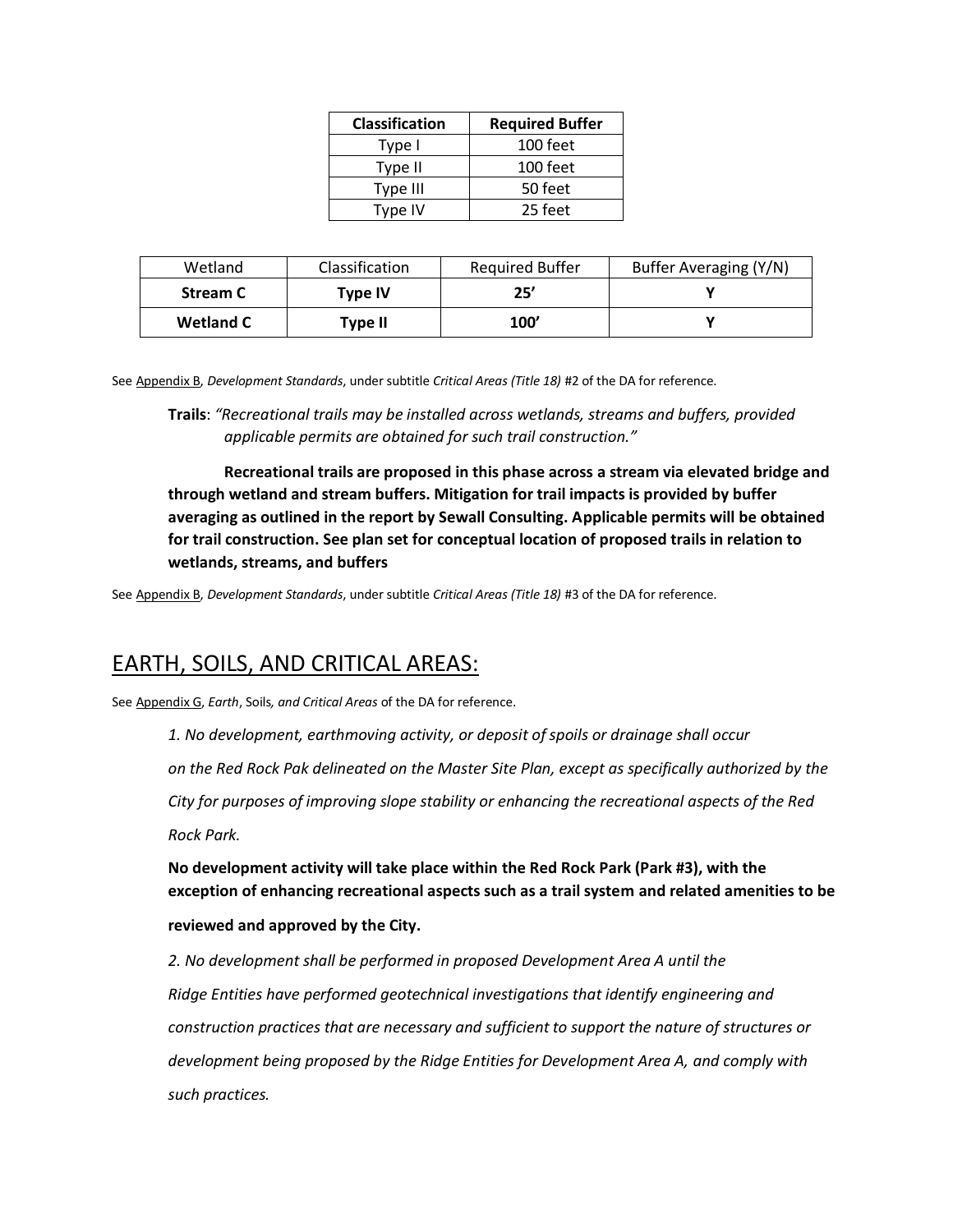#### **No development is proposed within Development Area A as part of this phase.**

*3. In addition to complying with all applicable provisions of the CEMC, construction on slopes shall conform to Washington Industrial Safety and Health Act requirements for excavation and trenching.* 

**All slope construction will conform to Washington Industrial Safety and Health Act requirements for excavation and trenching.**

*4. Cut slopes shall be no steeper than 2H:1 V or, upon recommendation of the Ridge Entities' licensed geotechnical engineer, approved by the City Engineer.* 

#### **Cut slopes will be limited to 2:1 unless otherwise approved by the geotech.**

*5. No vegetation shall be removed from slopes with a grade in excess of thirty-five*

*percent (35%) unless, upon recommendation of the Ridge Entities licensed Geotech engineer, the* 

*City Engineer determines vegetation removal is necessary to complete road, trail or utility* 

*corridors and appropriate measures are undertaken to ensure slope stability.* 

**No vegetation is proposed to be removed from slopes with a grade in excess of 35% other than for activities related to road, trail or utility corridors. Appropriate revegetation measures will be provided during final design as needed.**

*6. On slopes exceeding thirty five percent (35%), no clearing or grading shall occur within 25 feet from the top of any slope, unless, upon recommendation of a geotechnical report from the Ridge Entities licensed geotechnical engineer demonstrating that such work will not adversely affect slope stability, the City Engineer determines that such work will not adversely affect slope stability.* 

**The geotechnical report submitted along with the current phase describes the reduction of the 25' buffer down to 15'. The report also discusses the allowable intrusion into the toe of slope buffer for the purposes of road and infrastructure construction. Notes describing these elements has been provided on the Preliminary Site Plan and Engineering plans.**

*7. On slopes exceeding thirty five percent (35%) earthmoving or clearing activities*

*would only be allowed by the City Engineer after review of recommendations therefore by the* 

*Ridge Entities' licensed geotechnical engineer.* 

**No earthwork is proposed on slopes exceeding 35% except for the potential excavation and proper re-compaction of areas of existing fill that were identified in the geotechnical report. Specifically, removal and recompacting the slope in Tract A may be needed to enhance slope stability. Notes to this effect have been shown on the Tree Preservation and Clearing Plan.**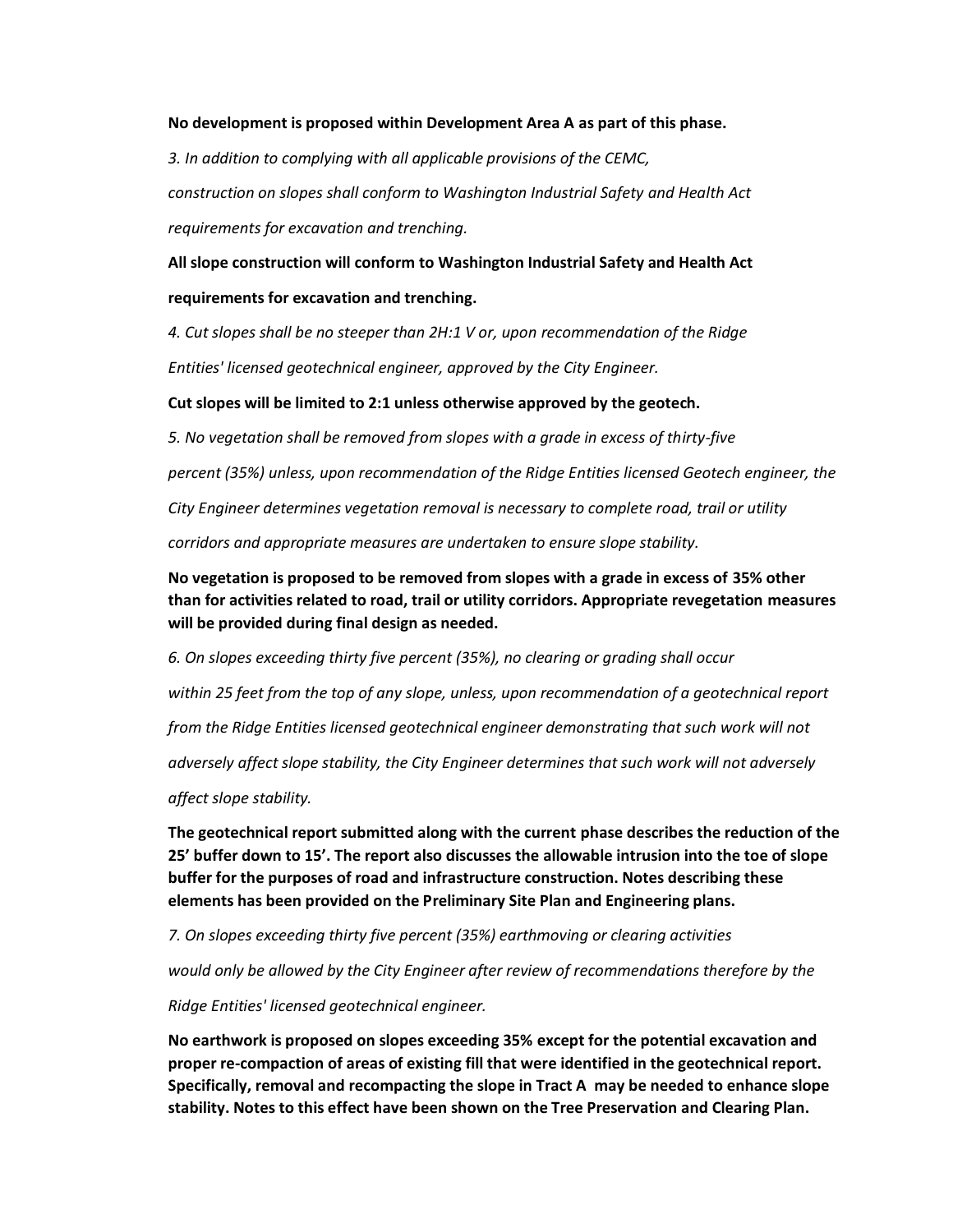*8. No disturbance shall occur within any area designated as a wetland and associated buffer on map attached to this Agreement as Exhibit 5 unless approved by the appropriate legislative body. Prior to the start of construction in any area where wetlands have been delineated on Exhibit 5, the Ridge Entities shall fag wetland boundaries and install silt fencing for the purpose of alerting contractors to the "no disturbance" requirements for such areas. Buffer averaging shall be allowed.*

**No disturbance within a wetland is proposed. Allowable activities are proposed within buffer area which are mitigated by replanting (temporary impacts) and buffer averaging (permanent impacts) as outlined in the report by Sewall Wetland Consultants, Inc. Notes requiring boundaries of critical areas to be flagged and protected with silt fencing have been added to the Tree Preservation and Clearing plan.** 

## Wildlife and Habitat:

See Appendix H, *Wildlife and Habitat,* of the DA for reference.

*1. The Ridge Entities shall identify at least one hundred twenty-five (125) acres (thirty-five percent 35% of the total acreage within City Heights) as open space, natural areas, parks, recreation areas, village greens, commons or public assembly areas, or otherwise undeveloped space. Such acreage set aside for open space, recreation, ad otherwise may include right-of-way or easement area beneath powerlines on site.* 

### **See above under "Zoning" for provided open space.**

*2. Land development and exterior construction activities shall be limited*

*to 7 AM to 8PM Monday thru Saturday to prevent possible disturbance of wildlife within adjacent, undeveloped areas.* 

#### **Construction activities will adhere to these hours of operation.**

*3. The Ridge Entities shall record Conditions, Covenants, and Restrictions that: (a) will provide for revegetation with native plant species of all areas where native vegetation is disturbed during construction or development with the exception of the following areas: (i) areas containing built product; (ii) public areas planned for parks, recreation areas, or other areas otherwise managed for uses other than only forested open space, and (iii) areas planed for lawn, managed plantings, or otherwise landscaped areas that ae planned for manicured vegetation and ongoing maintenance; (b) prevent noxious weed introduction and proliferation; ( c) prohibit hunting*